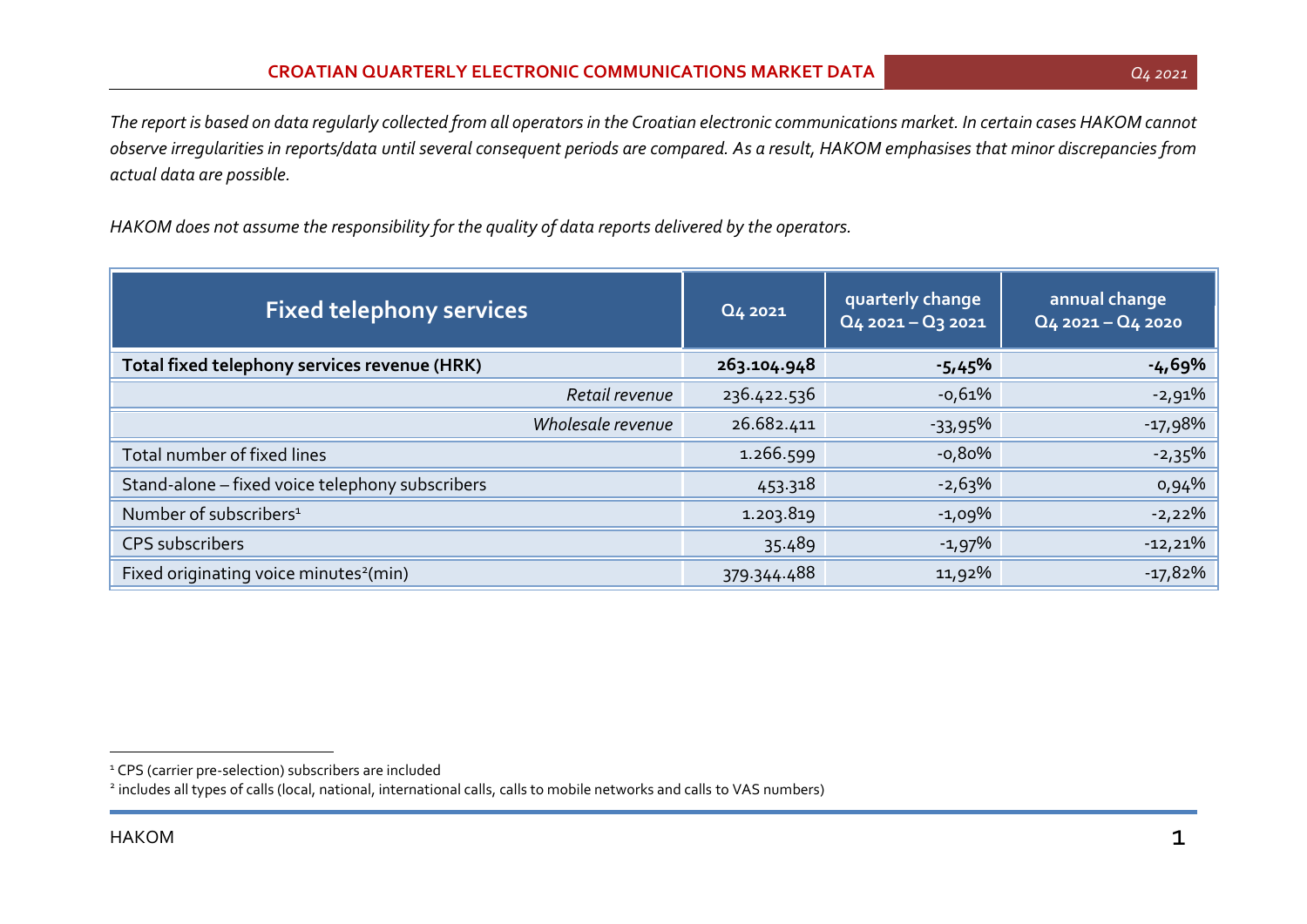| Mobile telephony services                 |                | Q4 2021     | quarterly change<br>$Q4$ 2021 – $Q3$ 2021 | annual change<br>$Q4$ 2021 - $Q4$ 2020 |
|-------------------------------------------|----------------|-------------|-------------------------------------------|----------------------------------------|
| phony services revenue (HRK) <sup>3</sup> |                | 974.902.439 | 6,62%                                     | -8,69%                                 |
|                                           | Retail revenue | 826.706.482 | 15,53%                                    | $-5,25%$                               |
|                                           |                |             |                                           |                                        |

| Total mobile telephony services revenue (HRK) <sup>3</sup> | 974.902.439   | 6,62%     | $-8,69%$  |
|------------------------------------------------------------|---------------|-----------|-----------|
| Retail revenue                                             | 826.706.482   | 15,53%    | $-5,25%$  |
| Ratail revenue - Residential                               | 622.401.772   | 15,68%    | $-6,24%$  |
| Prepaid subscribers                                        | 214.413.435   | 10,15%    | $-12,20%$ |
| Postpaid subscribers                                       | 407.988.337   | 18,81%    | $-2,78%$  |
| Retail revenue - Business                                  | 204.304.711   | 15,10%    | $-2,09%$  |
| Wholesale revenue                                          | 148.195.957   | $-25,47%$ | $-24,08%$ |
| Total number of active subscribers <sup>4</sup>            | 4.402.213     | $-3,74%$  | 0,61%     |
| Residential                                                | 3.631.456     | $-4,58%$  | 0,43%     |
| Prepaid subscribers                                        | 1.723.016     | $-11,28%$ | $-7,42\%$ |
| Postpaid subscribers                                       | 1.908.440     | 2,40%     | 8,75%     |
| <b>Business</b>                                            | 770.757       | 0,41%     | 1,45%     |
| Mobile penetration <sup>5</sup>                            | 102,74%       | $-3,74%$  | 0,61%     |
| Mobile originating voice minutes <sup>6</sup> (min)        | 2.943.548.783 | 6,73%     | $-2,98%$  |
| International roaming traffic - own subscribers (min)      | 153.452.986   | 5,93%     | $-2,44%$  |
| International roaming traffic - foreign subscribers (min)  | 87.775.034    | $-80,50%$ | 30,86%    |
| <b>Total SMS sent</b>                                      | 315.524.835   | $-3,58%$  | $-9,21%$  |
| <b>Total MMS sent</b>                                      | 2.172.983     | $-2,64%$  | $-14,47%$ |
|                                                            |               |           |           |

<sup>&</sup>lt;sup>3</sup> Due to system change, one operator has inconsistency in delivered data.

1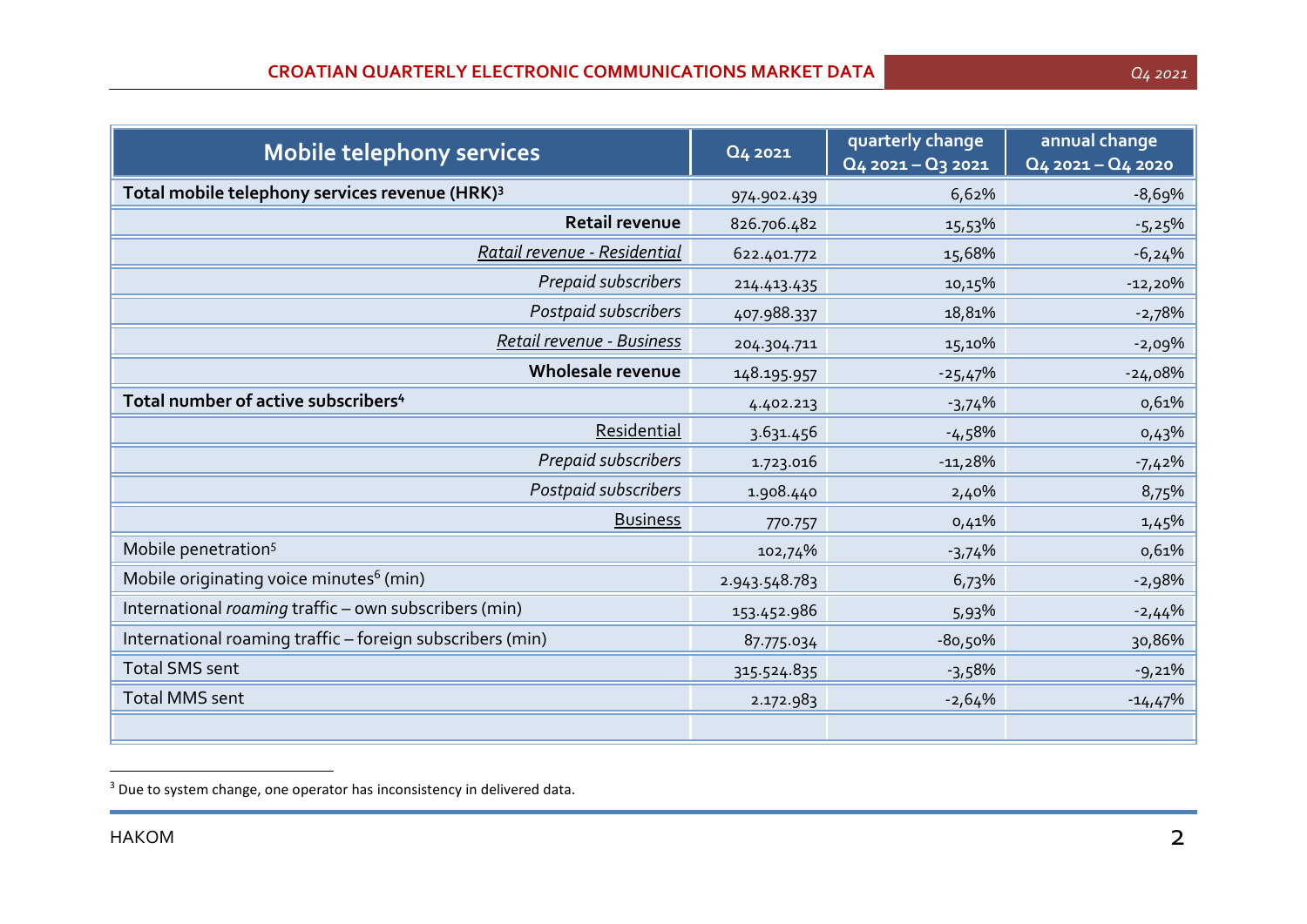| <b>Broadband access services</b>                      | Q4 2021       | quarterly change<br>$Q4$ 2021 - $Q3$ 2021 | annual change<br>$Q_4$ 2021 - $Q_4$ 2020 |
|-------------------------------------------------------|---------------|-------------------------------------------|------------------------------------------|
| Total access services revenue (HRK)                   | 1.303.261.970 | $-16,22%$                                 | 7,02%                                    |
| Fixed broadband revenue <sup>7</sup>                  | 461.130.191   | $-1,70%$                                  | $-0,04%$                                 |
| Mobile broadband revenue                              | 842.131.779   | $-22,49%$                                 | 11,32%                                   |
| Total number of broadband subscriptions (lines)       | 5.765.220     | $-2,38%$                                  | 2,41%                                    |
| <b>Fixed broadband subscriptions (lines)</b>          | 1.048.489     | 0,65%                                     | 1,70%                                    |
| Own copper access                                     | 420.980       | $-0,73%$                                  | $-1,75%$                                 |
| xDSL based broadband using full local-loop unbundling | 90.365        | $-9,48%$                                  | $-25,86%$                                |
| xDSL based broadband using shared access              | 8             | $0,00\%$                                  | $-86,44%$                                |
| FttX - own infrastructure                             | 157.590       | 5,30%                                     | 24,46%                                   |
| Bitstream (xDSL, FttX)                                | 170.826       | 4,26%                                     | 12,59%                                   |
| Cable broadband                                       | 174.771       | 1,90%                                     | 4,02%                                    |
| Fixed wireless access (FWA)                           | 28.141        | 3,98%                                     | $-2,39%$                                 |
| Other                                                 | 5.808         | 1,88%                                     | 8,06%                                    |
| <b>Mobile broadband subscriptions</b>                 | 4.716.731     | $-3,03\%$                                 | 2,57%                                    |
| Residential                                           | 3.617.293     | $-4,15%$                                  | 1,78%                                    |
| Dedicated data subscriptions (cards/modems/keys etc.) | 375.143       | 1,34%                                     | 2,50%                                    |

<sup>4</sup> Definition of active pre-paid subscriber: Subscriber who has used a mobile service or refilled the account in the last 90 days. This definition applies to all operators. Before 2011 each operator used a different active pre-paid subscriber definition (90/180/270 days).

<sup>5</sup> Mobile penetration has been calculated according to the last census of population from 2011

 $^6$  includes all types of calls (local, national, international calls, calls to mobile networks and calls to VAS numbers)

<sup>7</sup> Dial up revenue is also included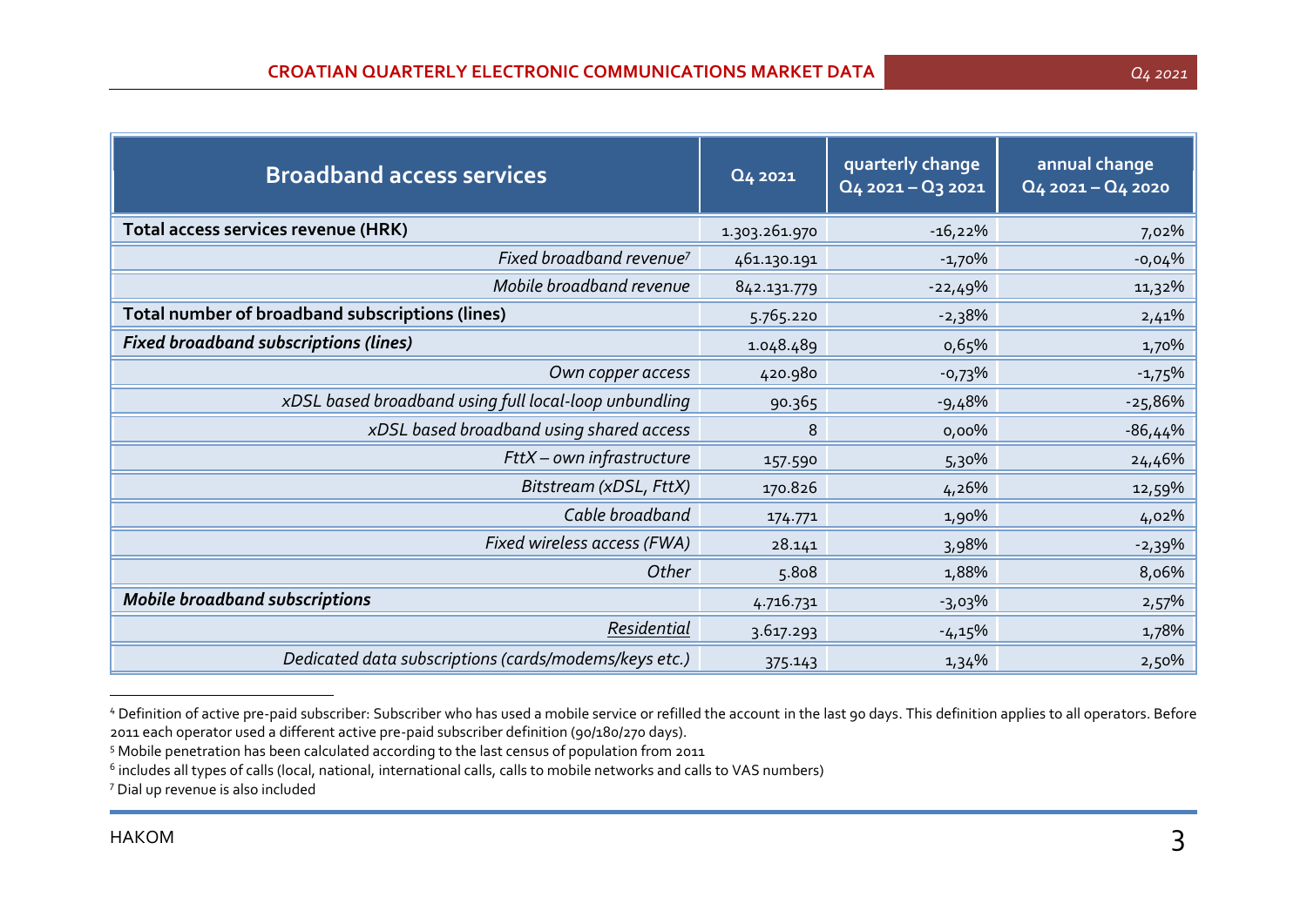| Mobile phones <sup>8</sup>                            | 3.242.145   | $-4,74%$  | 1,69%     |
|-------------------------------------------------------|-------------|-----------|-----------|
| M <sub>2</sub> M                                      | 5           | $0,00\%$  | 0,00%     |
| <b>Business</b>                                       | 1.099.438   | 0,83%     | 5,25%     |
| Dedicated data subscriptions (cards/modems/keys etc.) | 186.964     | 1,25%     | 11,04%    |
| Mobile phones <sup>9</sup>                            | 644.076     | $1,37\%$  | 4,61%     |
| M <sub>2</sub> M                                      | 268.398     | $-0,72%$  | 3,00%     |
| Number of bundled services subscribers - 2D           | 310.152     | 0,28%     | $-1,10\%$ |
| Number of bundled services subscribers - 3D           | 278.798     | 0,62%     | $-7,08%$  |
| Number of bundled services subscribers $-4D$          | 323.615     | 1,63%     | 8,16%     |
| Stand-alone - broadband subscribers                   | 143.169     | $-1,58\%$ | 25,91%    |
| <b>Broadband traffic (GB)</b>                         | 762.755.099 | 6,37%     | 24,46%    |
| Fixed broadband traffic (GB)                          | 534.022.801 | 13,56%    | 26,21%    |
| Mobile broadband traffic (GB)                         | 228.732.298 | $-7,32\%$ | 20,58%    |

 $^8$  Number of subscribers which have made an internet mobile connection in the last 90 days  $\,$  through mobile phones

<sup>9</sup> Number of subscribers which have made an internet mobile connection in the last 90 days through mobile phones